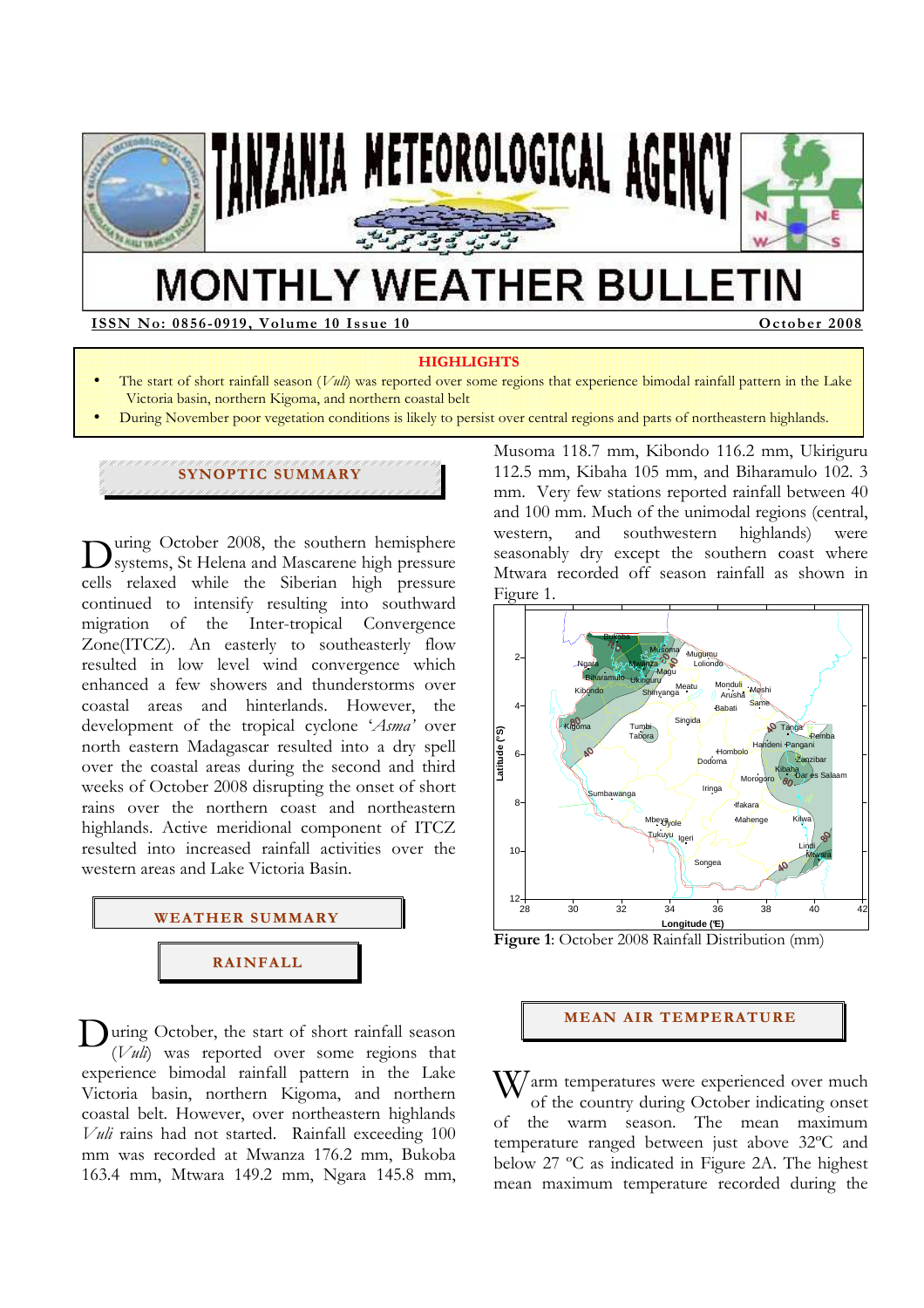month was about 32.6 °C at Shinyanga with an absolute highest maximum of about 33.6 °C during the second dekad of the month. The lowest mean maximum temperature was about 25.9 °C over Bukoba in the Lake Victoria basin. The mean minimum air temperature ranged from just below 13.0 °C to slightly above 24 °C.



The lowest value of the mean minimum temperature of about 12.7 °C was recorded at Mbeya, while the highest value of about 24.4 °C was observed at Kilwa Masoko in the southern coast as shown in Fig. 2B.



**Fig 2B:** October 2008 Mean Minimum Temperature (°C)

Mbeya also recorded an absolute minimum temperature of about 11.3 °C during first dekad of the month.

#### **MEAN SUNSHINE HOURS**

S unshine hours across the country during October<br>indicate that the mean duration of bright indicate that the mean duration of bright sunshine hours ranged from about 5 hrs/day to 10 hrs/day as shown in Figure 3. Long bright sunshine hours (> 9 hrs/day) occurred over parts of central, southwestern highlands, and coastal belt including islands of Zanzibar and Pemba. Cloudy conditions shortened bright sunshine durations  $\leq 6$  hrs/day) over western Lake Victoria basin as depicted from rainfall map or Figure 1.



**Figure 3:** October 2008 Mean Sunshine Hours (hrs/day)

### **MEAN WIND SPEED**

uring the period mean wind speeds across the During the period mean wind speeds across the country ranged between about 2 to 13 km/hr as indicated in Figure 4. Some parts of central and northeastern highlands regions experienced windy conditions that exceeded 10 km/hr. Slight wind conditions and low wind speeds of about 6 km/hr were recorded over most parts of Morogoro and Ruvuma regions. Increased windy and dry conditions have increased prospects for occurrences of dust devils, wind erosion, and higher evaporation rates.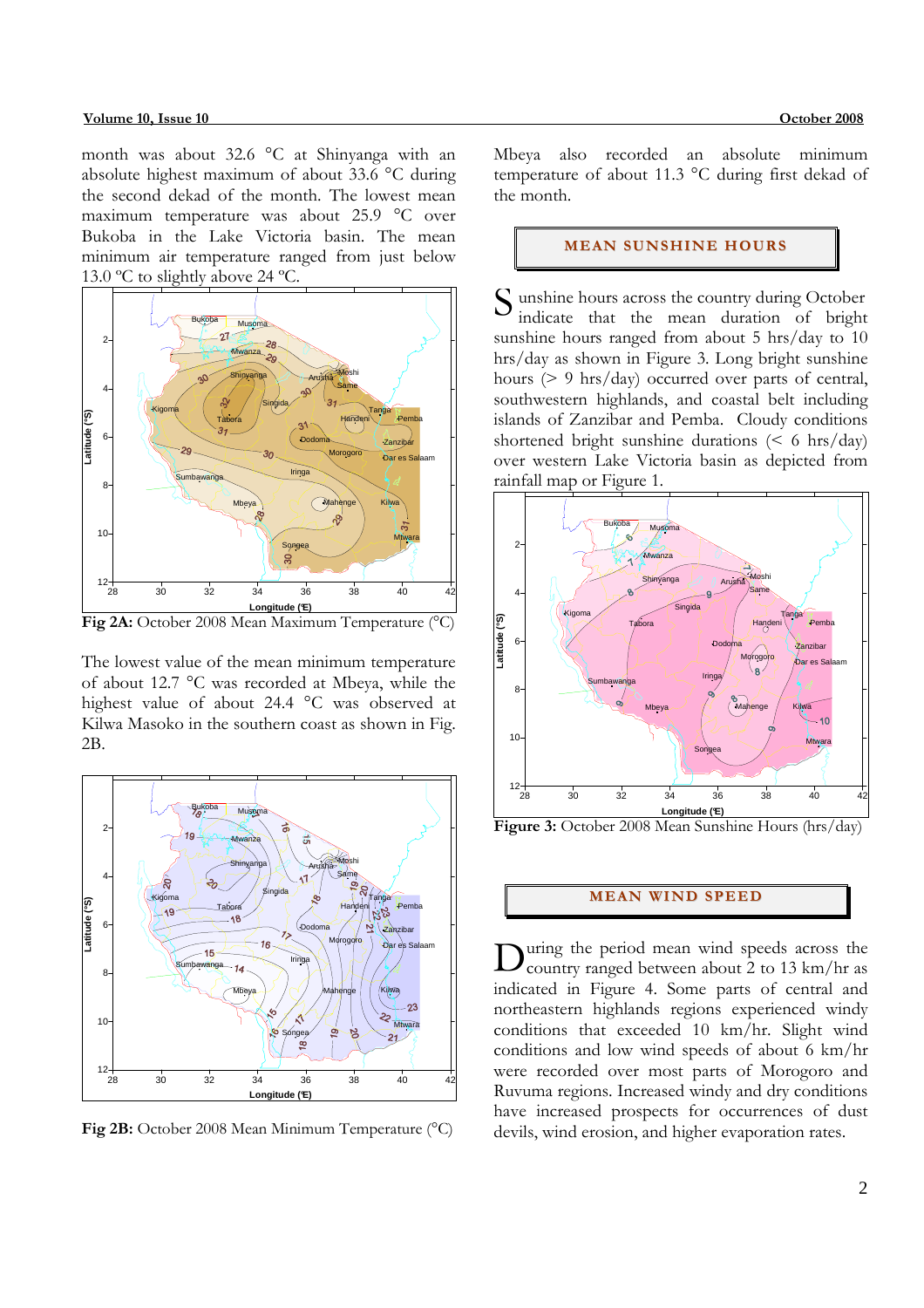

**Fig 4:** October 2008 Mean wind speed (mm)

**SATELLITE INFORMATION**

ean vegetation condition during the third dekad Lof October is indicated in Figure 5 in a NOAA imagery, depicting the Normalized Difference Vegetation Index (NDVI). satellite



**Fig 5:** Vegetation for the period of October 21-31, 2008

The status of vegetation condition was generally poor over northeastern highlands (Arusha, Kilimanjaro, and Manyara regions), eastern

Shinyanga region and central areas (Tabora, Singida, and Dodoma regions) and parts of southwestern highlands (Iringa and Mbeya regions) as depicted by very low to low NDVI in Fig 5. However, areas over the coastal belt, western, and Lake Victoria Basin indicate medium to high vegetation greening as a result of some replenished soil moisture levels.

During November poor vegetation conditions are likely to persist over central regions and parts of northeastern highlands depicting delayed improvement in pasture supply for livestock and wildlife.

## **AGROMETEOROLOGICAL SUMMARY**

ost areas particularly in the bimodal sector Most areas particularly in the bimodal sector<br>
Mfarmers continued with land preparations and planting of crops mainly maize and beans following soil moisture replenishment. However, the planting activity did not show well as moisture levels were not adequate enough for seed germination. Mixed crop stages were therefore registered during the period ranging from pre-germination to weeding as reported in parts of Lake Victoria basin mainly Kagera region over Karagwe, Ngara and Biharamulo districts as well as Kasulu and Kibondo districts of Kigoma region (north) and northern coast (Kibaha and Handeni districts in Pwani and Tanga regions respectively). Over unimodal sector, farmers were involved with land preparations.

Market supply for cassava over several areas of the country continued fairly well, while pasture conditions and water availability for livestock and wildlife were declining over much of unimodal rainfall regime.

## **HYDROMETEOROLOGICAL SUMMARY**

Low humidity and windy conditions that prevailed<br>during October over much of unimodal rainfall during October over much of unimodal rainfall regime resulted into higher evaporation rates leading to a further reduction in water levels in lakes and dams, and river discharges. However, in November expected spreading of *Vuli* rains in the northern sector of the country will boost water levels in lakes